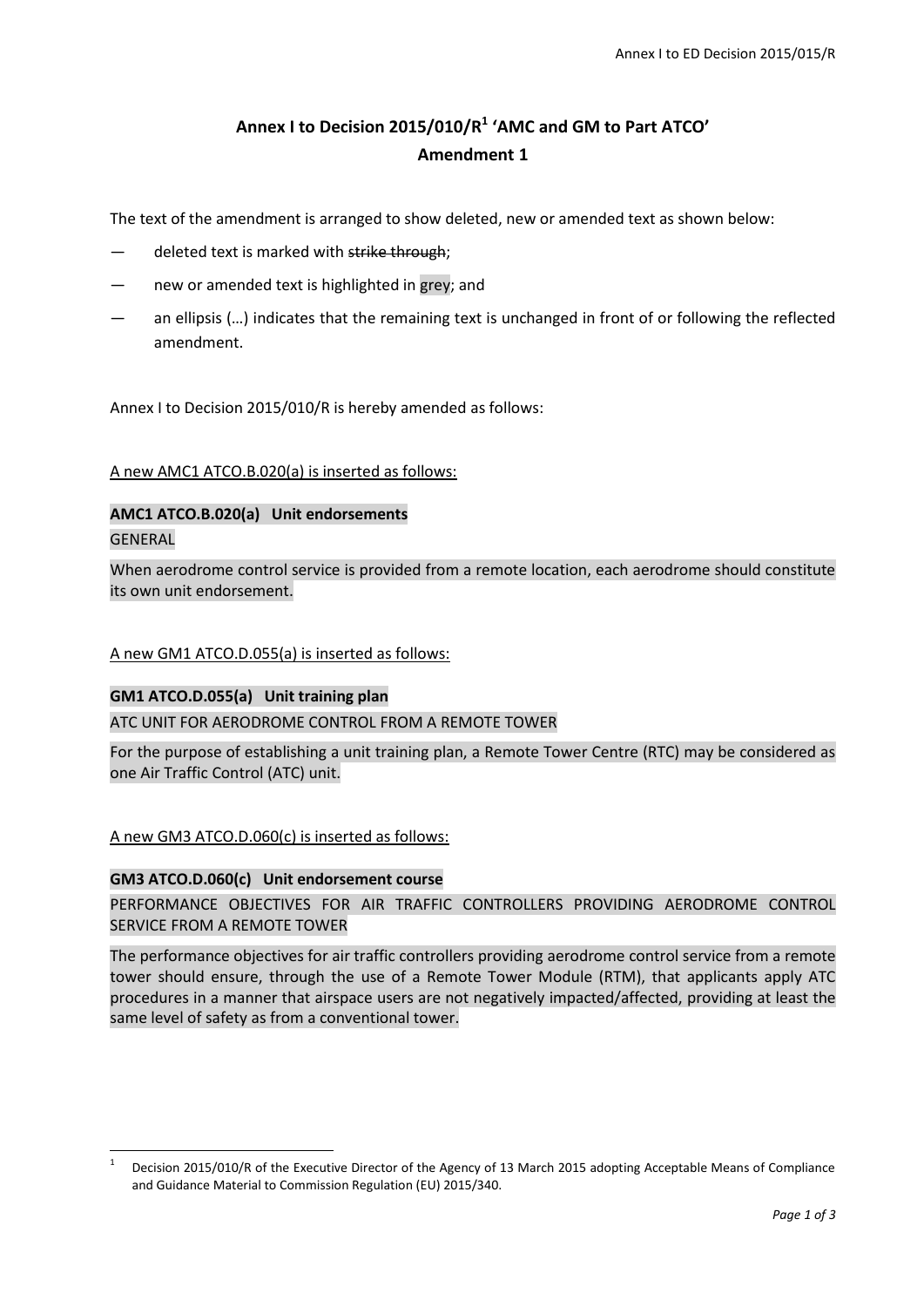## A new GM4 ATCO.D.060(c) is inserted as follows:

## **GM4 ATCO.D.060(c) Unit endorsement course**

TRAINING FOR AIR TRAFFIC CONTROLLERS PROVIDING AERODROME CONTROL SERVICE FROM A REMOTE TOWER

For air traffic controllers providing aerodrome control service from a remote tower, the following subjects, subject objectives, topics and subtopics should be integrated into the unit endorsement course:

## Subject 1: REMOTE TOWER OPERATION

The subject objective is:

Learners shall acquire knowledge of the concept of remote tower operations, the characteristics of the operating environment, as well as the functions and limitations of the equipment.

## **TOPIC RTO 1 INTRODUCTION TO REMOTE TOWER OPERATION**

Subtopic RTO 1.1 — Operational applications

Subtopic RTO 1.2 — Remote Tower Modules (RTMs), Remote Tower Centre (RTC)

Subtopic RTO 1.3 — Advanced Visual Features (AVFs) — Technologies, if available, to enhance visual presentation

## **TOPIC RTO 2 OPERATING ENVIRONMENT**

Subtopic RTO 2.1 — Configuration of the RTM

Subtopic RTO 2.2 — Visual presentation at the RTM, e.g. layout of the visual presentation, end-to-end delay, orientation, differences in light conditions between the aerodrome and the Out-The-Window (OTW) visual presentation, use of filters, recognition of 'dead' pixels

Subtopic RTO 2.3 — Operating methods

Subtopic RTO 2.4 — Set-up and characteristics of the local equipment, including the location of the cameras

Subtopic RTO 2.5 — Familiarisation with the physical aerodrome environment and the different stakeholders via study visit(s)

Subtopic RTO 2.6 — Weather conditions' impact on the equipment and on the visual presentation

## Subject 2: HUMAN FACTORS

The subject objective is: Learners shall appreciate the necessity to consider the specific human factors influence on the remote provision of aerodrome control service.

## Subject 3: ABNORMAL SITUATIONS

The subject objective is: Learners shall recognise specific abnormal situations and manage their impact.

## **TOPIC ABN 1 LOSS OF VISUAL PRESENTATION**

Subtopic ABN 1.1 — Complete loss of visual presentation, e.g. 'blank screens' or frozen presentation Subtopic ABN 1.2 — Visual presentation not being current

## **TOPIC ABN 2 DEGRADED MODES OF VISUAL PRESENTATION**

Subtopic ABN 2.1 — Partial loss of visual presentation (e.g. loss of a screen(s) or camera failure) Subtopic ABN 2.2 — Loss or degradation of the labelling system, if available Subtopic ABN 2.3 — Loss or degradation of the zooming functionality and signalling lamp